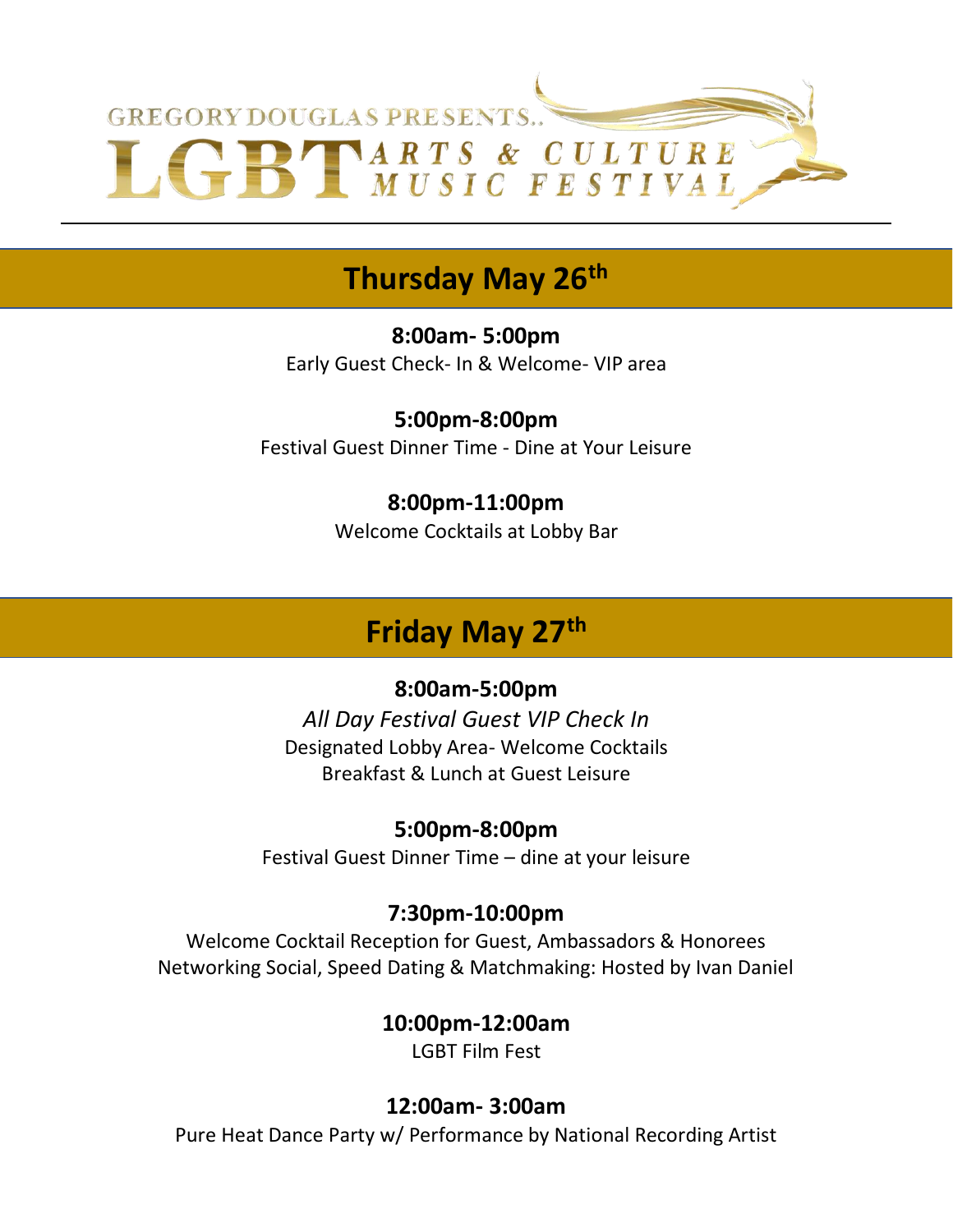## **Saturday May 28th**

#### **6:00am-10:00am**

Rise & Shine – Breakfast at Guest Leisure

#### **9:00am-10:00am**

Health & Wellness Fitness Bootcamp and Nutrition Hosted by Celebrity Trainer Cliff "Hollywood" Boyce Location: Resort Gym

#### **11:00am-1:30pm**

Meet the Authors Workshop Hosted By Waddie Grant Location: Resort Ballroom

#### **2:00pm-5:00pm**

Spades Tournament /Pool Party & Leisure Time Hosted by Monifah & Terez Location: Poolside Terrace

#### **5:00pm-8:00pm**

Festival Guest Dinner Time-Dine at Your Leisure

#### **9:00pm-11:00pm**

Next Level Fierce Catwalk

#### **11:00pm-12:00am**

Live Performance by National Recording Artist Location: Resort Gardens

#### **12:00am-3:00am**

DJ ROCK THE MIC w/ DJ Danny Class

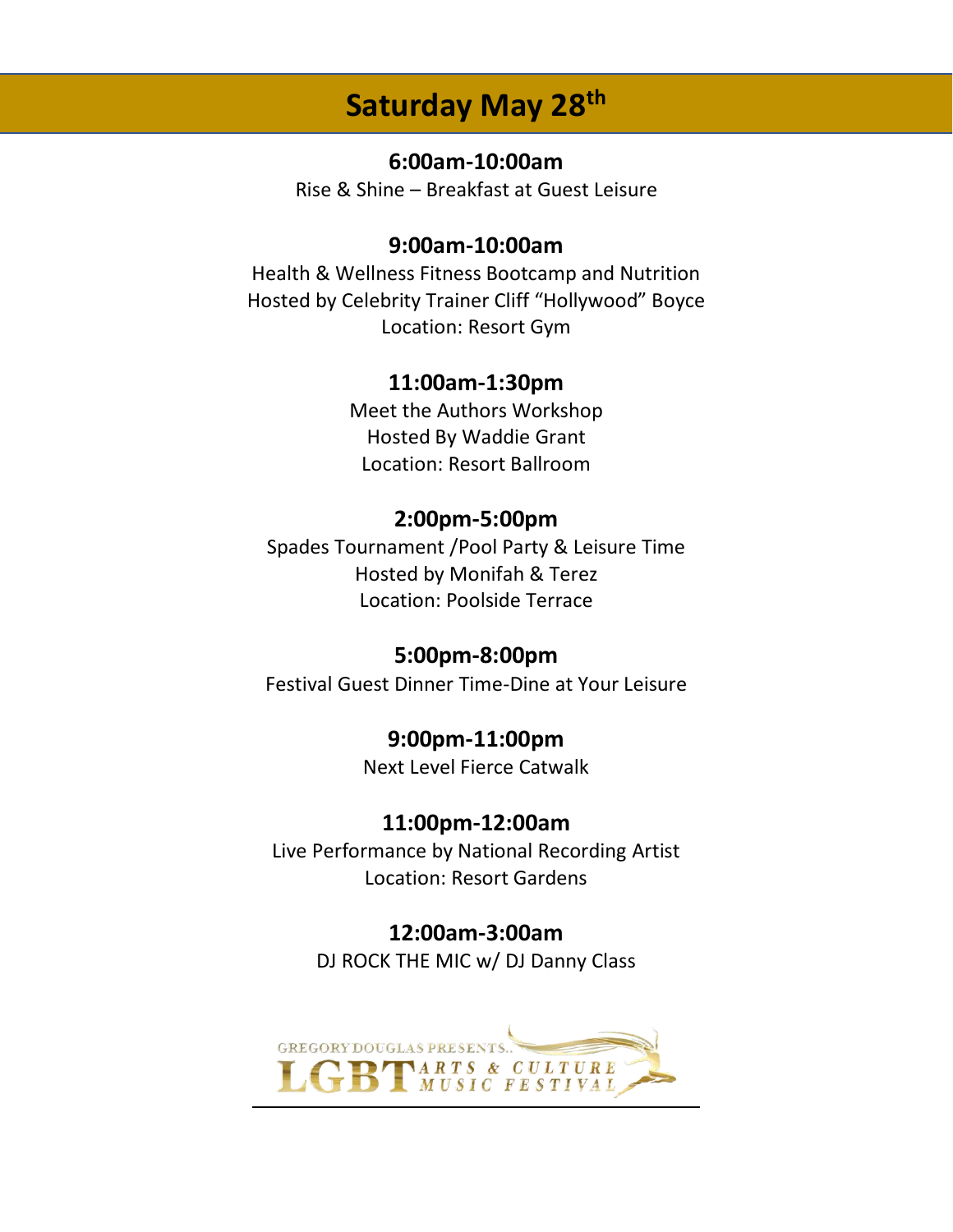## **Sunday May 29th**

6:00am-10:00am Rise & Shine – Breakfast at Guest Leisure

10:00am-11:00am Health & Wellness Fitness Bootcamp and Nutrition Hosted by Celebrity Trainer Cliff "Hollywood" Boyce Location: Resort Gym

12:00pm-2:00pm Health & Wellness Gospel Brunch: Advocacy and Social Issues Affecting the LGBTQ Community Keynote Speakers Cherisse Scott- SisterReach.org & Xavier Leonard- Psychologist & Radio Talk Show Host

> 2:30pm-5:00pm DJ Dance Party Beachside

5:00pm-7:30pm Festival Guest Dinner Time – Dine at Your Leisure

9:00pm-10:00pm All White LGBT Vanguard Awards Gala Hosted by Patrick Riley Location: Resort Ballroom DRESS CODE: LGBT Vanguard Awards Gala: All White w/ pop of color dress to **IMPRESS**

11:00pm-11:30pm National Recording Artist Performance @ LGBT Vanguard Awards Location: Resort Ballroom

11:30pm-12:30am National Recording Artist Performance @ LGBT Vanguard Awards Location: Resort Ballroom